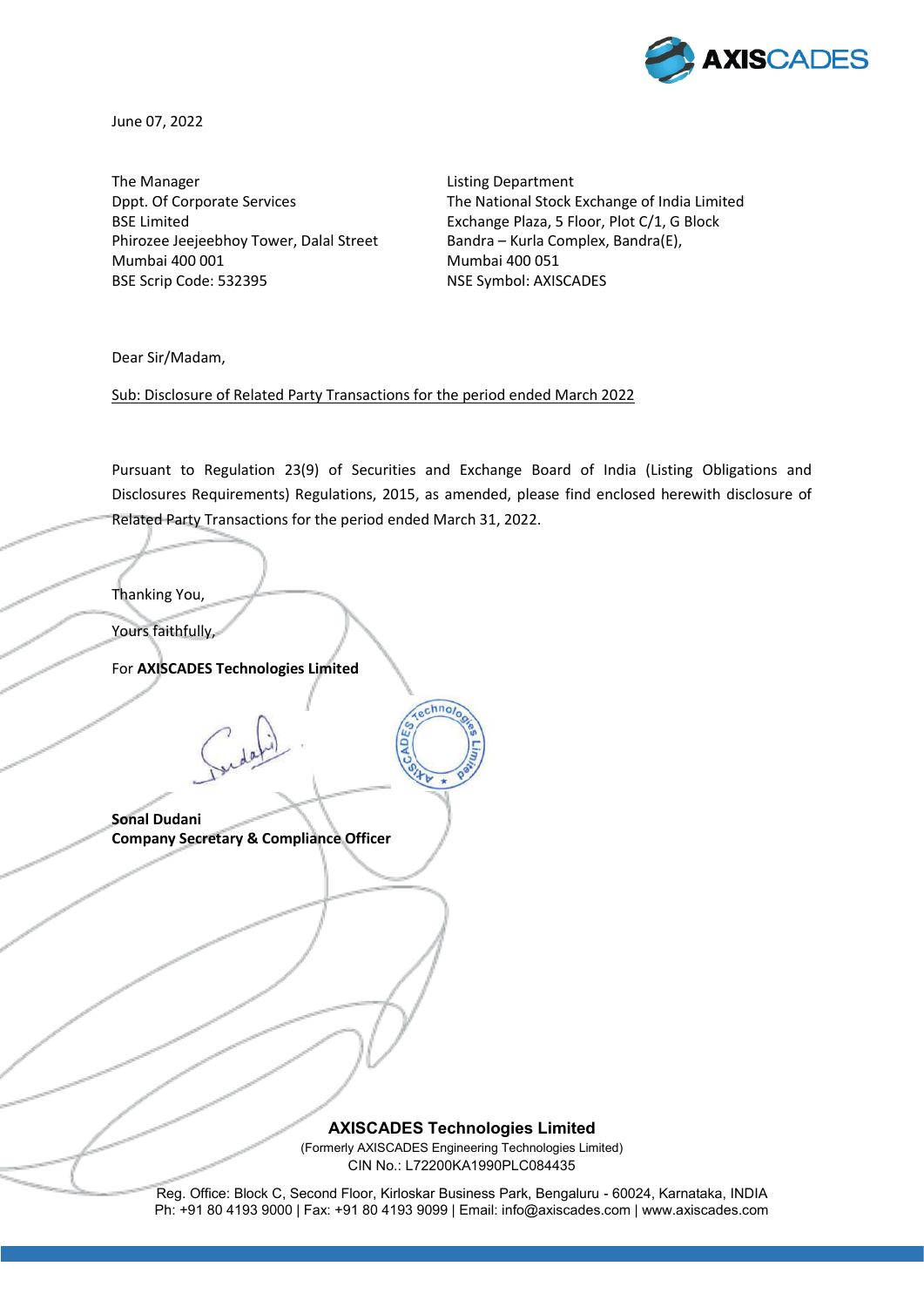|                         |                                                                                   |                             |                                                           |            |                                                                                        |                                                                             |                                                              |                                                      |                        |                                                                                                                                   |                                                                            |      |                                                                            |                                                                               |                      |               |                           | (₹ in lakhs)                                                                                                                |
|-------------------------|-----------------------------------------------------------------------------------|-----------------------------|-----------------------------------------------------------|------------|----------------------------------------------------------------------------------------|-----------------------------------------------------------------------------|--------------------------------------------------------------|------------------------------------------------------|------------------------|-----------------------------------------------------------------------------------------------------------------------------------|----------------------------------------------------------------------------|------|----------------------------------------------------------------------------|-------------------------------------------------------------------------------|----------------------|---------------|---------------------------|-----------------------------------------------------------------------------------------------------------------------------|
|                         | Details of the party (listed entity<br>/subsidiary) entering into the transaction | Details of the counterparty |                                                           |            |                                                                                        | Value of the<br>related party<br>transaction a:<br>approved by<br>the audit | Value of<br>transaction<br>during the<br>reporting<br>period | to either party as a<br>result of the<br>transaction | In case monies are due | In case any financial indebtedness is<br>incurred to make or give loans, inter-<br>corporate deposits, advances or<br>investments |                                                                            |      | Details of the loans, inter-corporate deposits, advances or<br>investments |                                                                               |                      |               |                           |                                                                                                                             |
| S. No                   | Name                                                                              | PAN                         | Name                                                      | PAN        | <b>Relationship of the</b><br>counterparty with the listed<br>entity or its subsidiary | Type of related party transaction                                           | committee                                                    |                                                      | Openin<br>balance      | Closing<br>balanc<br>e                                                                                                            | Nature of<br>indebtedness<br>(loan/issuance<br>of debt/ any<br>other etc.) | Cost | <b>Tenure</b>                                                              | Nature<br>(loan/<br>advance/<br>inter-<br>corporate<br>deposit/<br>investment | Interest<br>Rate (%) | <b>Tenure</b> | Secured/<br>unsecure<br>d | <b>Purpose for</b><br>which the<br>funds will<br>be utilised<br>by the<br>ultimate<br>recipient of<br>funds (end-<br>usage) |
| <sup>1</sup>            | <b>AXISCADES Technologies Limited</b>                                             |                             | AAACI2831G Shweta Agarwal                                 | AEQPA4425F | Key management personnel                                                               | Remuneration                                                                |                                                              | 8.67                                                 | 3.22                   | $\sim$                                                                                                                            |                                                                            |      |                                                                            |                                                                               |                      |               |                           |                                                                                                                             |
| $\overline{2}$          | <b>AXISCADES Technologies Limited</b>                                             |                             | AAACI2831G Anumanchipalli Srinivas                        |            | ADDPA1394B Key management personnel                                                    | Remuneration                                                                |                                                              |                                                      |                        |                                                                                                                                   |                                                                            |      |                                                                            |                                                                               |                      |               |                           |                                                                                                                             |
| $\overline{\mathbf{3}}$ | <b>AXISCADES Technologies Limited</b>                                             |                             | AAACI2831G Sharadhi Chandra Babu pampapathy               |            | Key management personnel                                                               | Remuneration                                                                |                                                              | 153.21                                               | 93.30                  | 59.11                                                                                                                             |                                                                            |      |                                                                            |                                                                               |                      |               |                           |                                                                                                                             |
|                         |                                                                                   |                             |                                                           | AAKPC0478L |                                                                                        | Sitting fee                                                                 |                                                              | 0.90                                                 |                        |                                                                                                                                   |                                                                            |      |                                                                            |                                                                               |                      |               |                           |                                                                                                                             |
| $\overline{4}$          | <b>AXISCADES Technologies Limited</b>                                             |                             | AAACI2831G Shashidhar SK                                  | ABLPK2743C | Key management personnel                                                               | Remuneration                                                                |                                                              | 40.37                                                |                        | 13.47                                                                                                                             |                                                                            |      |                                                                            |                                                                               |                      |               |                           |                                                                                                                             |
| $\overline{a}$          | <b>AXISCADES Technologies Limited</b>                                             |                             | AAACI2831G Arun Krishnamurthi                             | AAGPK8094C | Key management personnel                                                               | Remuneration                                                                |                                                              | 151.59                                               | $\sim$                 | 65.63                                                                                                                             |                                                                            |      |                                                                            |                                                                               |                      |               |                           |                                                                                                                             |
| 6                       | <b>AXISCADES Technologies Limited</b>                                             | AAACI2831G Sonal Dudani     |                                                           | ASFPD2403H | Key management personnel                                                               | Remuneration                                                                |                                                              | 0.41                                                 | $\sim$                 | 0.41                                                                                                                              |                                                                            |      |                                                                            |                                                                               |                      |               |                           |                                                                                                                             |
|                         | <b>AXISCADES Technologies Limited</b>                                             | AAACI2831G                  | <b>ASSYSTEMS AXISCADES Engineering</b><br>Private Limited |            | Associate                                                                              | Revenue from operations                                                     |                                                              | 21.29                                                | $\sim$                 |                                                                                                                                   |                                                                            |      |                                                                            |                                                                               |                      |               |                           |                                                                                                                             |
| 7                       |                                                                                   |                             |                                                           |            |                                                                                        | <b>Trade receivables</b>                                                    |                                                              | $\sim$                                               | 18.75                  | $\sim$                                                                                                                            |                                                                            |      |                                                                            |                                                                               |                      |               |                           |                                                                                                                             |
|                         |                                                                                   |                             |                                                           |            |                                                                                        | Other receivables                                                           |                                                              |                                                      | 19.22                  | $\sim$                                                                                                                            |                                                                            |      |                                                                            |                                                                               |                      |               |                           |                                                                                                                             |
|                         |                                                                                   |                             |                                                           |            |                                                                                        | nvestment                                                                   |                                                              |                                                      | 234.68                 | 187.41                                                                                                                            |                                                                            |      |                                                                            |                                                                               |                      |               |                           |                                                                                                                             |
|                         |                                                                                   |                             |                                                           | AARCA2961  |                                                                                        | Reimbursement of rental income                                              |                                                              | 12.96                                                |                        |                                                                                                                                   |                                                                            |      |                                                                            |                                                                               |                      |               |                           |                                                                                                                             |
| -8                      | <b>AXISCADES Technologies Limited</b>                                             | AAACI2831G                  | Lexicon Infotech Limited                                  | AAACL1699M | Company in which Director is<br>a member                                               | Services received                                                           |                                                              | 22.09                                                | $\sim$                 |                                                                                                                                   |                                                                            |      |                                                                            |                                                                               |                      |               |                           |                                                                                                                             |
| 9                       | <b>AXISCADES Technologies Limited</b>                                             | AAACI2831G                  | Inbis consultants limited                                 | <b>NA</b>  | Company in which Director is<br>a member                                               | Services received                                                           |                                                              | 89.60                                                |                        | 22.74                                                                                                                             |                                                                            |      |                                                                            |                                                                               |                      |               |                           |                                                                                                                             |
| 10                      | <b>AXISCADES Technologies Limited</b>                                             |                             | AAACI2831G David Walker                                   | <b>NA</b>  | KMP-Non - Executive Director Services received                                         |                                                                             |                                                              | 76.71                                                | $\sim$                 | 12.63                                                                                                                             |                                                                            |      |                                                                            |                                                                               |                      |               |                           |                                                                                                                             |
| 11                      | <b>AXISCADES Technologies Limited</b>                                             |                             | AAACI2831G Dhiraj Mathur                                  | AAIPM8217H | <b>KMP-Independent Director</b>                                                        | Sitting fee                                                                 |                                                              | 5.50                                                 |                        |                                                                                                                                   |                                                                            |      |                                                                            |                                                                               |                      |               |                           |                                                                                                                             |
| 12                      | <b>AXISCADES Technologies Limited</b>                                             |                             | AAACI2831G Desh Raj Dogra                                 | ADZPD5926E | <b>KMP-Independent Director</b>                                                        | Sitting fee                                                                 |                                                              | 7.00                                                 |                        |                                                                                                                                   |                                                                            |      |                                                                            |                                                                               |                      |               |                           |                                                                                                                             |
| 13                      | <b>AXISCADES Technologies Limited</b>                                             |                             | AAACI2831G Mariam Mathew                                  | AFXPM1263R | <b>KMP-Independent Director</b>                                                        | Sitting fee                                                                 |                                                              | 5.50                                                 |                        |                                                                                                                                   |                                                                            |      |                                                                            |                                                                               |                      |               |                           |                                                                                                                             |
| 14                      | <b>AXISCADES Technologies Limited</b>                                             |                             | AAACI2831G David Walker                                   | <b>NA</b>  | KMP-Non - Executive Director                                                           | Sitting fee                                                                 |                                                              | 1.20                                                 |                        |                                                                                                                                   |                                                                            |      |                                                                            |                                                                               |                      |               |                           |                                                                                                                             |
| 15                      | <b>AXISCADES Technologies Limited</b>                                             |                             | AAACI2831G David Bradley                                  | EVXPB4776C | KMP-Non - Executive Director Sitting fee                                               |                                                                             |                                                              | 2.40                                                 |                        |                                                                                                                                   |                                                                            |      |                                                                            |                                                                               |                      |               |                           |                                                                                                                             |
| 16                      | <b>AXISCADES Technologies Limited</b>                                             |                             | AAACI2831G Sudhakar Gande                                 | AADPG3886D | KMP-Non - Executive Director Sitting fee                                               |                                                                             |                                                              | 1.80                                                 |                        |                                                                                                                                   |                                                                            |      |                                                                            |                                                                               |                      |               |                           |                                                                                                                             |
| 17                      | <b>AXISCADES Technologies Limited</b>                                             |                             | AAACI2831G Jupiter Capital Private limited                | AABCJ5666R | <b>Holding Company</b>                                                                 | Corporate guarantee fee paid                                                |                                                              | 20.00                                                |                        |                                                                                                                                   |                                                                            |      |                                                                            |                                                                               |                      |               |                           |                                                                                                                             |
| 18                      | AXISCADES Aerospace Infrastructure Private Limited                                |                             | AABCR9718G Indian Aero Infrastructure Private Limited     | AABCI7711A | Fellow subsidiary                                                                      | Trade payables                                                              |                                                              |                                                      | 6.23                   | 6.23                                                                                                                              |                                                                            |      |                                                                            |                                                                               |                      |               |                           |                                                                                                                             |
|                         |                                                                                   |                             |                                                           |            |                                                                                        | Revenue from operations                                                     | 2,700.00                                                     | 1,215.48                                             |                        |                                                                                                                                   |                                                                            |      |                                                                            |                                                                               |                      |               |                           |                                                                                                                             |
|                         |                                                                                   |                             |                                                           |            |                                                                                        | Expenses incurred on behalf of                                              |                                                              | 13.46                                                |                        |                                                                                                                                   |                                                                            |      |                                                                            |                                                                               |                      |               |                           |                                                                                                                             |
|                         |                                                                                   |                             |                                                           |            |                                                                                        | Software subscription charges                                               | 390.00                                                       |                                                      |                        |                                                                                                                                   |                                                                            |      |                                                                            |                                                                               |                      |               |                           |                                                                                                                             |
|                         |                                                                                   |                             |                                                           |            |                                                                                        | charged by                                                                  |                                                              | 37.03                                                |                        |                                                                                                                                   |                                                                            |      |                                                                            |                                                                               |                      |               |                           |                                                                                                                             |
|                         |                                                                                   |                             |                                                           |            |                                                                                        | Software and Legal expenses                                                 |                                                              |                                                      |                        |                                                                                                                                   |                                                                            |      |                                                                            |                                                                               |                      |               |                           |                                                                                                                             |
|                         |                                                                                   |                             |                                                           |            |                                                                                        | charged to                                                                  |                                                              | 29.24                                                |                        |                                                                                                                                   |                                                                            |      |                                                                            |                                                                               |                      |               |                           |                                                                                                                             |
| 19                      | <b>AXISCADES Technologies Limited</b>                                             |                             | AAACI2831G AXISCADES Inc.                                 |            | Subsidiary                                                                             | Salaries, wages and bonus charged                                           |                                                              |                                                      |                        |                                                                                                                                   |                                                                            |      |                                                                            |                                                                               |                      |               |                           |                                                                                                                             |
|                         |                                                                                   |                             |                                                           |            |                                                                                        |                                                                             |                                                              | 108.96                                               |                        |                                                                                                                                   |                                                                            |      |                                                                            |                                                                               |                      |               |                           |                                                                                                                             |
|                         |                                                                                   |                             |                                                           |            |                                                                                        | Trade receivables                                                           |                                                              |                                                      | 372.61                 | 329.12                                                                                                                            |                                                                            |      |                                                                            |                                                                               |                      |               |                           |                                                                                                                             |
|                         |                                                                                   |                             |                                                           |            |                                                                                        | Unbilled revenue receivables                                                |                                                              |                                                      | 155.04                 | 202.80                                                                                                                            |                                                                            |      |                                                                            |                                                                               |                      |               |                           |                                                                                                                             |
|                         |                                                                                   |                             |                                                           | <b>NA</b>  |                                                                                        | nvestment                                                                   |                                                              |                                                      | 1.489.06               | 1,489.06                                                                                                                          |                                                                            |      |                                                                            |                                                                               |                      |               |                           |                                                                                                                             |
|                         |                                                                                   |                             |                                                           |            |                                                                                        | Other receivables                                                           |                                                              |                                                      | 54.80                  | 81.28                                                                                                                             |                                                                            |      |                                                                            |                                                                               |                      |               |                           |                                                                                                                             |
|                         |                                                                                   |                             |                                                           |            |                                                                                        | Trade payables                                                              |                                                              |                                                      | 39.57                  | 24.06                                                                                                                             |                                                                            |      |                                                                            |                                                                               |                      |               |                           |                                                                                                                             |
|                         |                                                                                   |                             |                                                           |            |                                                                                        |                                                                             |                                                              |                                                      |                        |                                                                                                                                   |                                                                            |      |                                                                            |                                                                               |                      |               |                           |                                                                                                                             |